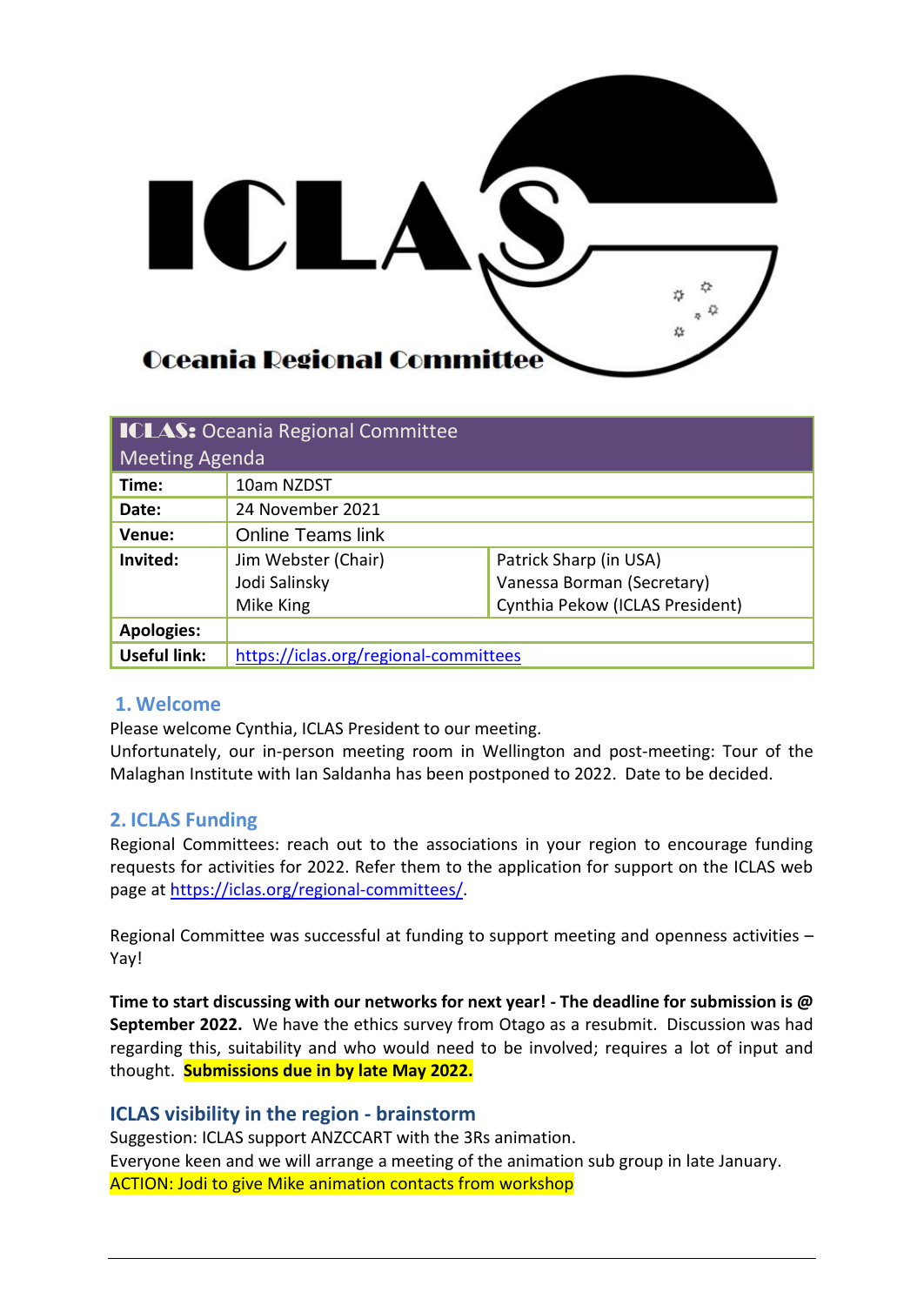3R's European book link shared by Patrick: [https://www.elsevier.com/books/practical](https://www.elsevier.com/books/practical-handbook-on-the-3rs-in-the-context-of-the-directive-2010-63-eu/dal-negro/978-0-12-821180-9)[handbook-on-the-3rs-in-the-context-of-the-directive-2010-63-eu/dal-negro/978-0-12-](https://www.elsevier.com/books/practical-handbook-on-the-3rs-in-the-context-of-the-directive-2010-63-eu/dal-negro/978-0-12-821180-9) [821180-9](https://www.elsevier.com/books/practical-handbook-on-the-3rs-in-the-context-of-the-directive-2010-63-eu/dal-negro/978-0-12-821180-9)

What does ICLAS do? Please see brochure link:

<https://media-01.imu.nl/storage/iclas.org/7405/iclas-brochure2020.pdf>

Cynthia discussed the promotion of Veterinary Scholarship programmes for validated schools. ICLAS can provide scholarships for funding for validated programmes.

## **3 ICLAS Webpage**

All Committees, submit to our webmaster the items to be edited or updated. This may be easily accomplished if a screen shot is taken of each page to be edited, and comments are made directly on the photo. An example is attached. The webmaster is Javier Guillen, with email [jguillen@aaalac.org](mailto:jguillen@aaalac.org) 

Guidance documents – links to be added to ICLAS Oceania webpage: <https://www.aaalac.org/resources/regulations-resources/> [https://www.mpi.govt.nz/animals/animal-welfare/animal-welfare-overview/animal-welfare](https://www.mpi.govt.nz/animals/animal-welfare/animal-welfare-overview/animal-welfare-resources/)[resources/](https://www.mpi.govt.nz/animals/animal-welfare/animal-welfare-overview/animal-welfare-resources/) <https://www.agresearch.co.nz/animal-ethics/resources/>

Email was sent to Javier after meeting today to action the above and Ekatarina (ICLAS Secretary) and Cynthia cc'd in so they are advised once links have been added.

# **4 Committee actions**

| <b>Action</b>                                                                                           | For            | <b>Update</b>                                                                                                                                                                                        |  |  |  |
|---------------------------------------------------------------------------------------------------------|----------------|------------------------------------------------------------------------------------------------------------------------------------------------------------------------------------------------------|--|--|--|
| Follow up on email to Gilly regarding Maori views                                                       | Mike           | Marc emailed, Contact after next                                                                                                                                                                     |  |  |  |
|                                                                                                         |                | meeting of research group                                                                                                                                                                            |  |  |  |
| Lab animal work/people in the following area: purpose see if any interest in anything that ICLAS has to |                |                                                                                                                                                                                                      |  |  |  |
| offer relating lab animal science and to extend invite for membership to our committee                  |                |                                                                                                                                                                                                      |  |  |  |
| Contact University of Fiji                                                                              | Jodi           | Fiji National University have been<br>contacted - have an AEC also have<br>a vet school. - Sound like the best<br>option for contact.<br>Will find the best person for the<br>committee! Closing in. |  |  |  |
| USP have a campus in Samoa                                                                              | Jodi           |                                                                                                                                                                                                      |  |  |  |
| University of South Pacific, Fiji                                                                       | Jodi           | Contacted!                                                                                                                                                                                           |  |  |  |
| Solomon Islands National University                                                                     | Jodi           |                                                                                                                                                                                                      |  |  |  |
| Papua New Guinea                                                                                        | Jodi           |                                                                                                                                                                                                      |  |  |  |
| Ask ICLAS re: funding for AEC survey                                                                    | Jim.           | <b>Emailed August 2021</b>                                                                                                                                                                           |  |  |  |
| Vet Scholarship – to be mentioned at ANZLAA Vet                                                         | Jodi + Patrick | On hold                                                                                                                                                                                              |  |  |  |
| SIG Journal club, and MMLA Journal club, gauge<br>interest.                                             |                |                                                                                                                                                                                                      |  |  |  |
| Charles River Short Course? Some other options to<br>follow up                                          |                |                                                                                                                                                                                                      |  |  |  |